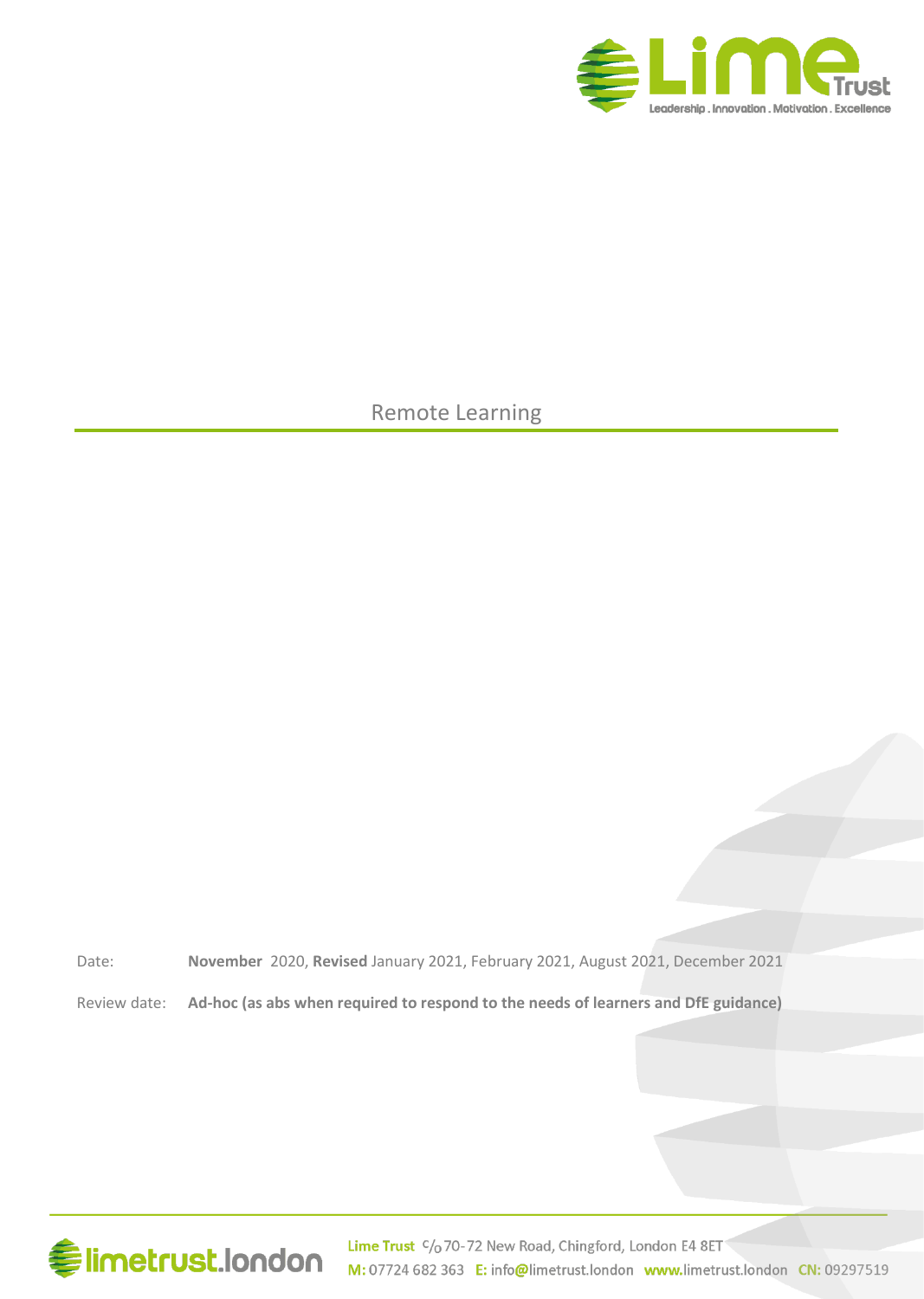### Purpose

Due to unprecedented times as a result of the COVID-19 pandemic, the majority of School and Academies in the UK have had periods of closure and/or have reduced numbers in order to maintain a safe learning environment

As coronavirus (COVID-19) becomes a virus that we learn to live with, there is now an imperative to reduce the disruption to children and young people's education - particularly given that the direct clinical risks to children are extremely low, and every adult has been offered a vaccine and the opportunity for 'booster' dose by the end of December 2021.

Our priority is to deliver face-to-face, high quality education to all learners and students, meeting the needs of our learners, while keeping everyone safe.The evidence is clear that being out of education causes significant harm to educational attainment, life chances, mental and physical health.

As a result of the continued potential for a reduction in numbers of learners attending Lime Academy Orton due to self-isolation, of staff and learners, have developed a system of remote learning. This is to enable every learner to have the opportunity to continue with education during these unusual times.

This system of remote learning could also be used for the settings general duty to meet the learning needs of learners with medical conditions, offering a long term, supportive solution to ensuring access to high quality education- it also allows our teachers who have to self-isolate or shield to continue to support our learners when they are well and able to do so.

1.1. The purpose of this remote learning policy is to:

- Ensure a shared understanding of what remote learning is
- Ensure consistency in the approach to remote learning
- Set out expectations for all members of the Lime Academy Orton with regards to remote learning.
- Provide appropriate guidelines for GDPR
- Reduce disruption to learner's education and the delivery of the curriculum, so that every learner has access to high quality learning resources, including the post 15 day medical needs provision.
- Ensure that safeguarding measures are continued during remote learning, including robust understanding of online safety
- Ensure all learners have the provision they need to complete their work to the best of their ability, and to support emotional, social and health wellbeing during periods of remote learning.
- Ensure parent and carers are fully aware of the support available to maintain educational outcomes during periods of non-attendance at school

Remote Learning will be available;

- When a learner self isolates for 10 days, and is well
- When the school is partially or fully closed to learners
- When a child has to shield due to being Clinically Extremely Vulnerable (CEV)

## **€limetrust.london**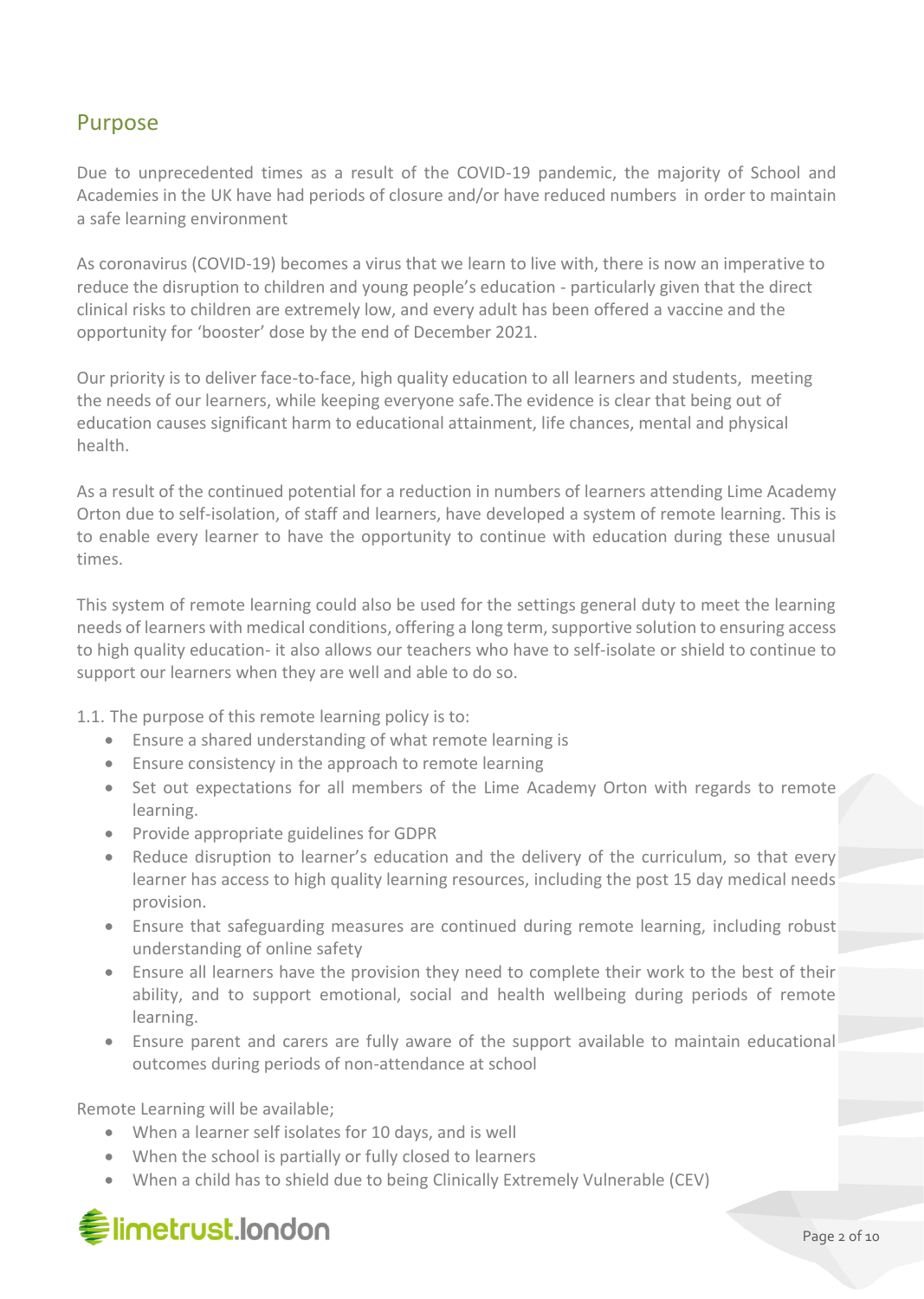Families can expect to be sent a link to the remote learning platform with simple instructions of how to use and which colour route to take.

### Application of the policy

#### **ROLES AND RESPONSIBILITIES**

2.1. The **Headteacher** and **Senior Leadership Team (SLT)** are responsible for:

- Ensuring that staff, parents and learners adhere to the relevant policies at all times.
- Ensuring that there are arrangements in place for identifying, evaluating, and managing the risks associated with remote learning.
- Ensuring that there are arrangements in place for monitoring incidents associated with remote learning.
- Overseeing that the Academy has the resources necessary to action the procedures in this policy.
- Reviewing the effectiveness of this policy on an annual basis and communicating any changes to staff, parents, and learners.
- Arranging any additional training staff may require to support learners during the period of remote learning.
- Conducting reviews on a weekly basis of the remote learning arrangements to ensure delivery of learners' education.

#### 2.2. The **Health and Safety Lead** is responsible for:

- Ensuring that the relevant health and safety risk assessments are carried out within the agreed timeframes.
- Putting procedures and systems of learning into practice, which are designed to eliminate or reduce the risks associated with remote learning linked to safeguarding.
- Ensuring that learners identified as being at risk are provided with necessary information and instruction, or parents and carers advise.
- Managing the effectiveness of health and safety measures using the local reporting systems for recording incidents.

#### 2.3. The **Data Protection Officer** is responsible for:

- Overseeing that all School-owned electronic devices used for remote learning have adequate anti-virus software and malware protection.
- Ensuring all staff, parents, and learners are aware of the data protection principles outlined in the GDPR in relation to remote and on line requirements.
- Ensuring that all computer programs used for remote learning are compliant with the GDPR and the Data Protection Act 2018.

#### 2.4. The **DSLs / SLT** are responsible for:

- Attending and arranging, where necessary, any safeguarding meetings that occur during the remote learning period.
- Liaising with the Trust ICT support to ensure that all technology used for remote learning is suitable for its purpose and will protect learners online.
- Identifying vulnerable learners who may be at risk if they are learning remotely.

# **Elimetrust.london**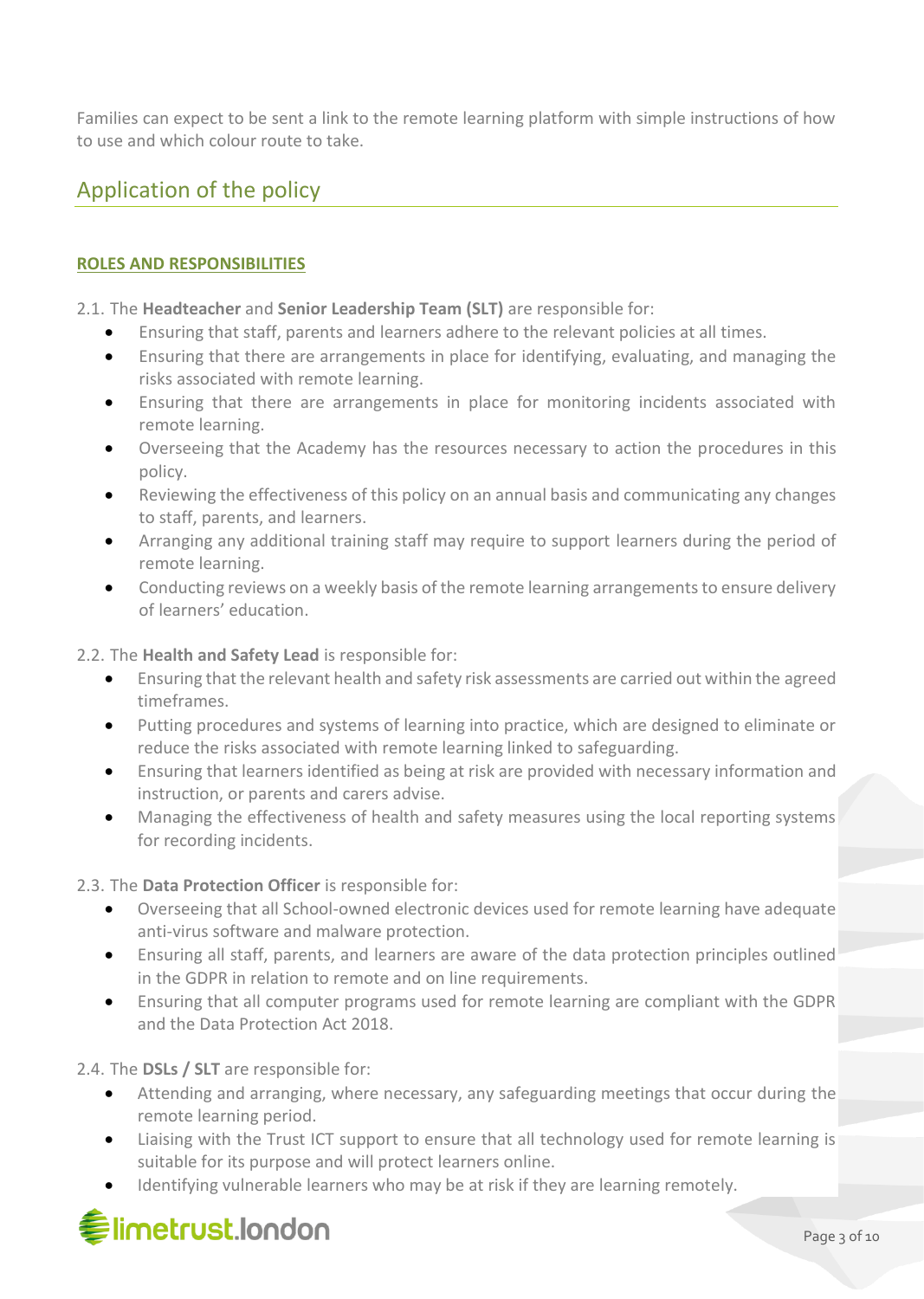- Ensuring that child protection plans are enforced while the learner is learning remotely and liaising with the Headteacher and other organisations to make alternate arrangements for learnersthat might include contacts for those who are at a high risk, in cooperation with social care.
- Identifying the level of support or intervention required while learners learn remotely and ensuring appropriate measures are planned with parents and carers.
- Liaising with relevant individuals to ensure vulnerable learners receive the support required during the period of remote working ensuring all safeguarding incidents are adequately recorded and reported.

#### 2.5. **The Trust ICT Service** is responsible for:

- Ensuring that all Academy-owned devices used for remote learning have suitable anti-virus software installed, have a secure connection, can recover lost work, and allow for audio and visual material to be recorded, where required.
- Ensuring that any programs or networks used for remote learning can effectively support a large number of users at one time, where required.
- Working with the Teaching and Learning lead teaching staff to ensure that the equipment and technology used for learning remotely is accessible to all learners and staff or can support parents and carers supporting education at home.

#### 2.6. **Staff members** are responsible for:

- Adhering to this policy at all times during periods of remote learning.
- Reporting any health and safety incidents to the Health and Safety Lead and follow guidance.
- Reporting any safeguarding incidents to the DSL.
- Taking part in any training to meet the requirements of this policy, including training on how to use the necessary electronic equipment and software.
- Reporting any dangers or potential dangers they identify, as well as any concerns they may have about remote learning, to the Headteacher.
- Reporting any defects on Academy-owned equipment used for remote learning to an ICT Technician.

#### 2.7. **Parents and Carers** are responsible for:

- Adhering to this policy at all times during periods of remote learning.
- Ensuring their child is available to learn remotely at times scheduled by the Academy.
- Reporting any technical issues to the Lime Academy Orton as soon as possible.
- Ensuring that their child has access to remote learning material during the times set out.
- Reporting any absence before the session has begun.
- Ensuring their child uses the equipment and technology used for remote learning as intended.
- Adhering to the rules and terms of this policy
- Agreeing to the school device agreement and its content
- 2.8. **Teachers** are responsible for:
	- Teachers must be available between 8:45AM- 3:30 PM at their school specific times. If they are unable to work for any reason during this time, for example due to sickness or caring for a dependent, they should report this using the normal absence procedure.
	- Setting work/learning activities appropriate to the needs of learners.

# **《imetrust.london**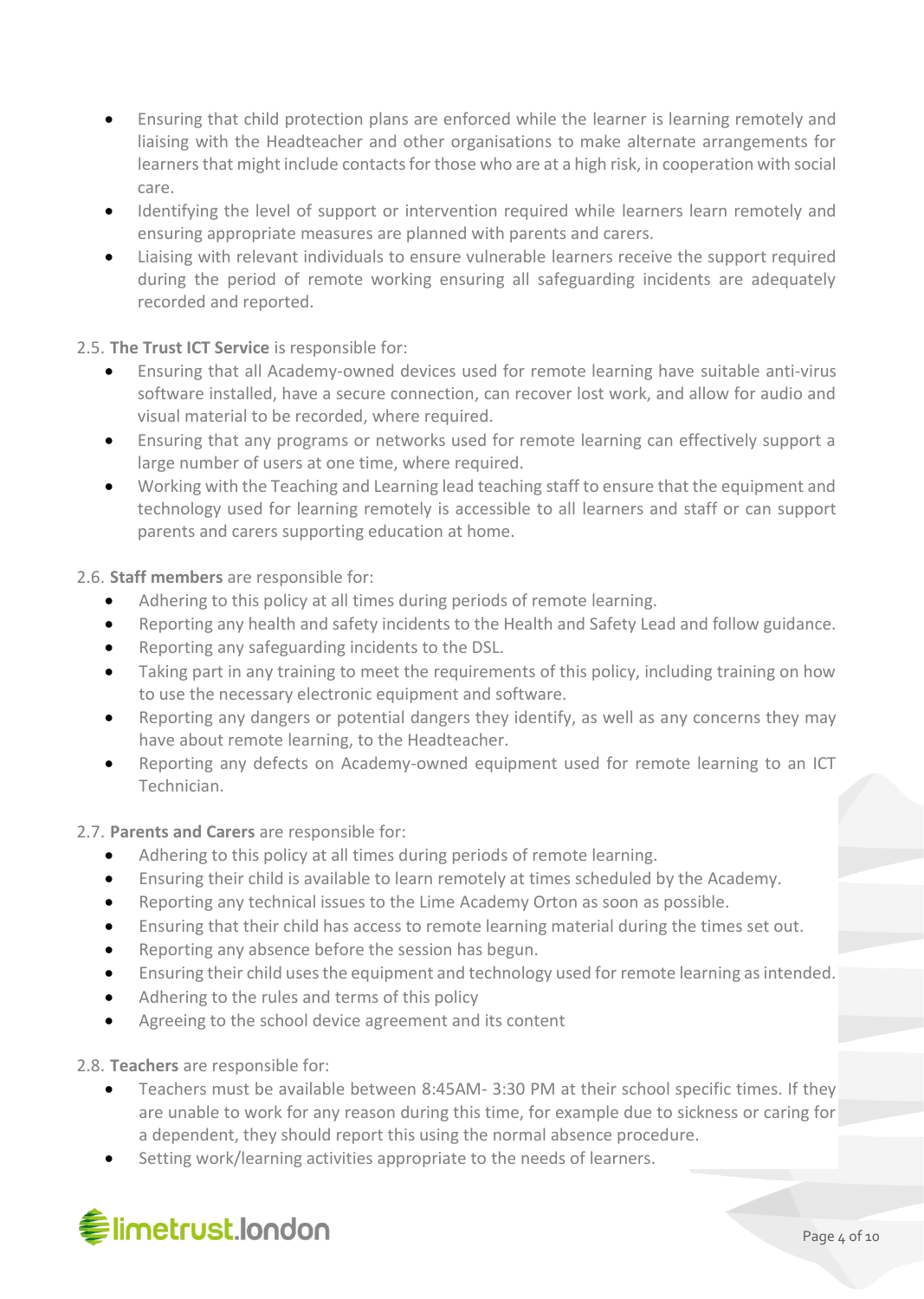- Allocated learners they need to provide work for, including if they may need to cover for other classes.
- The amount of work/activities they need to provide to meet the needs of learners.
- How they should coordinate with other Teachers to ensure consistency.
- Providing feedback on work / Activities.
- Handling of any complaints and making sure they are passed on to the relevant complaints policy.
- Attending virtual meetings.
- Wearing appropriate clothing.
- Ensuring your background online setting does not show your home or premises to maintain professional role.
- Liasing with teaching assistants with regards to appropriate resources or next steps in learning.

2.9. **Teaching assistants** (when directed by SLT) are responsible for

- Teaching assistants must be available between 9:25AM 2:45PM. If they are unable to work for any reason during this time, for example due to sickness or caring for a dependent, they should report this using the normal absence procedure.
- Wearing appropriate clothing.
- Ensuring your background online setting does not show your home or premises to maintain professional role.
- Liasing with teachers with regards to any questions about teaching and learning.
- 2.10. **Senior leaders/Allocated persons** are responsible for:-
	- Alongside any teaching responsibilities, senior leaders are responsible for:
		- o Coordinating the remote learning approach across Lime Academy Orton
		- o Monitoring the effectiveness of remote learning –through Teaching and Learning reviews, regular meetings with teachers and leaders, reviewing work / activities set and/or reaching out for feedback from learners and parents
		- o Monitoring the security of remote learning systems, including data protection and safeguarding considerations

#### **WHO TO CONTACT**

3.1 If staff have any questions or concerns, they should contact the following individuals:

- Issues in setting work Suzannah Pinkney (Remote Learning Lead)
- Concerns around behaviour that may challenge –Charlotte Whysall, Sarah Norman or Suzannah Pinkney (TeamTeach Tutors for the school)
- Issues with IT Gemma Fone
- Issues with their own workload or wellbeing line manager
- Concerns about data protection Gemma Fone
- Concerns about safeguarding DSLs (Charlotte Whysall, Anthony Skipworth, Sarah Norman, Rebcca Le Caplain and Suzannah Pinkney)

• Family Support – Naghina Ahmed, Pauline Gall and Jodie Pickinall – Family Support Workers

All available via *firstname*.*surname*[@limetrust.org](mailto:firstname.surname@limetrust.org)

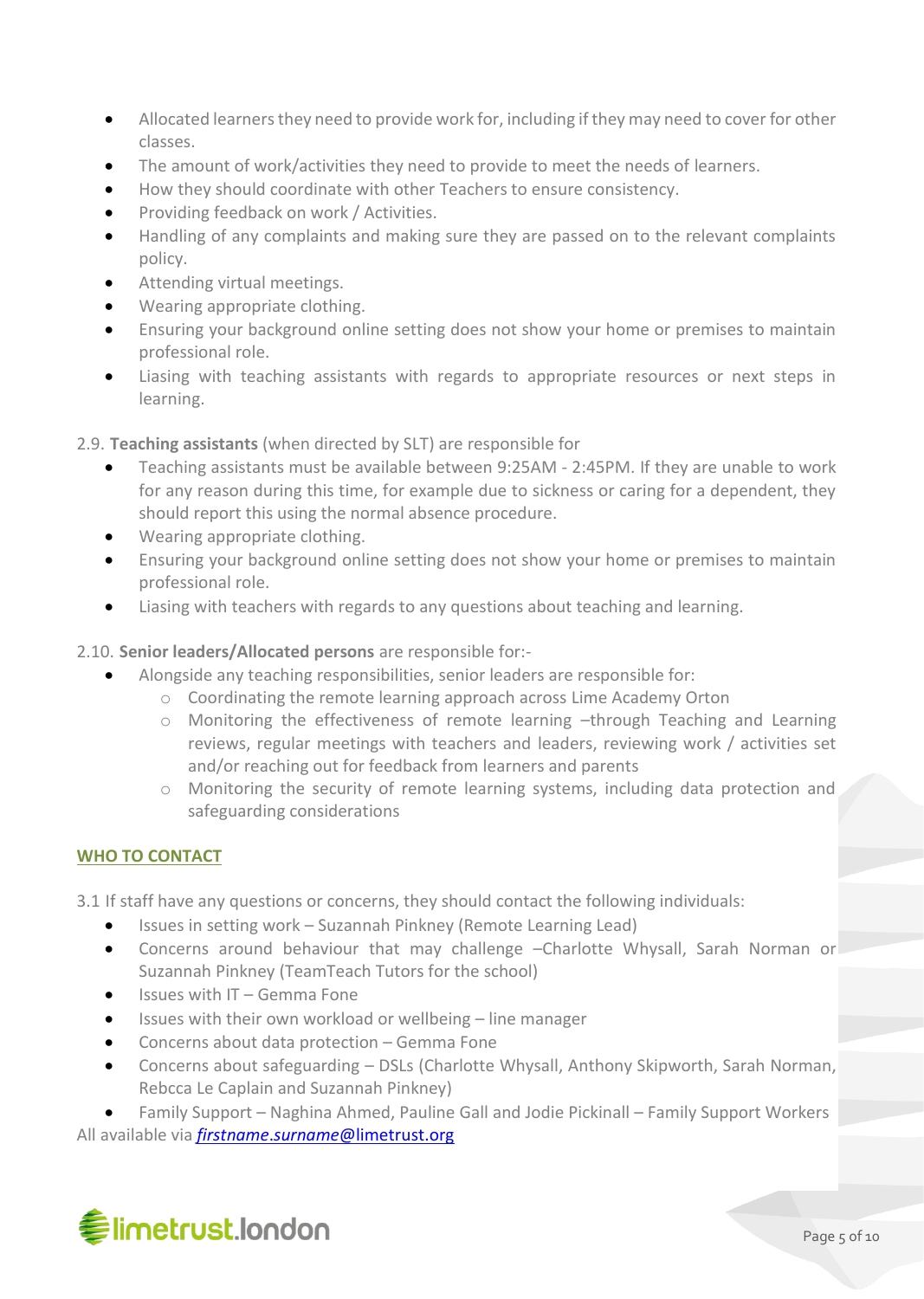#### **DATA PROTECTION**

- 4.1 This section of the policy will be enacted in conjunction with the Lime Trust Data Protection Policy.
- 4.2 Staff members will be responsible for adhering to GDPR principles when teaching remotely and will ensure the confidentiality and integrity of their devices at all times.
- 4.3 Sensitive data will only be transferred between devices if it is necessary to do so for the purpose of remote learning and teaching.
- 4.4 Any data that is transferred between devices will be suitably encrypted or have other data protection measures in place so that if the data is lost, stolen, or subject to unauthorised access, it remains safe until recovered.
- 4.5 Parents' and learners' up-to-date contact details will be collected prior to the period of remote learning.
- 4.6 All contact details will be stored in line with the Data Protection Policy. Please note:
	- Any breach of confidentiality of any type will be dealt with in accordance with the Trust **GDPR Policy** for dealing with breaches under ICO guidelines.
	- Any intentional breach of confidentiality will be dealt with in accordance with the Trust's **Data Protection Policy**.

#### **ONLINE SAFETY**

- 5.1 This section of the policy will be enacted in conjunction with Lime Academy Orton **Safeguarding Policy**.
- 5.2 All staff and learners using video communication (where this is deemed appropriate) must:
	- Be situated in a suitable 'public' living area within the home with an appropriate background – 'private' living areas within the home, such as bedrooms, are not permitted during video communication.
	- Use appropriate language this includes others in their household.
	- Maintain the standard of behaviour expected in Lime Academy Orton.
	- Use the necessary equipment and computer programs as intended.
	- Not record, store, or distribute video material without permission.
	- Ensure they have a stable connection to avoid disruption to lessons.
	- Always remain aware that they are visible if the offer is live delivery.
- 5.3 Lime Academy Orton will consider whether one-to-one sessions are appropriate in some circumstances, e.g. to provide support for learners with further complex needs or in situations of crisis. This will be decided and approved by the SLT, in collaboration with the teacher and may include an observer at both ends of the live feed, a TA for example.
- 5.4 We will risk assess the technology used for remote learning prior to use and ensure that there are no privacy issues or scope for inappropriate use.

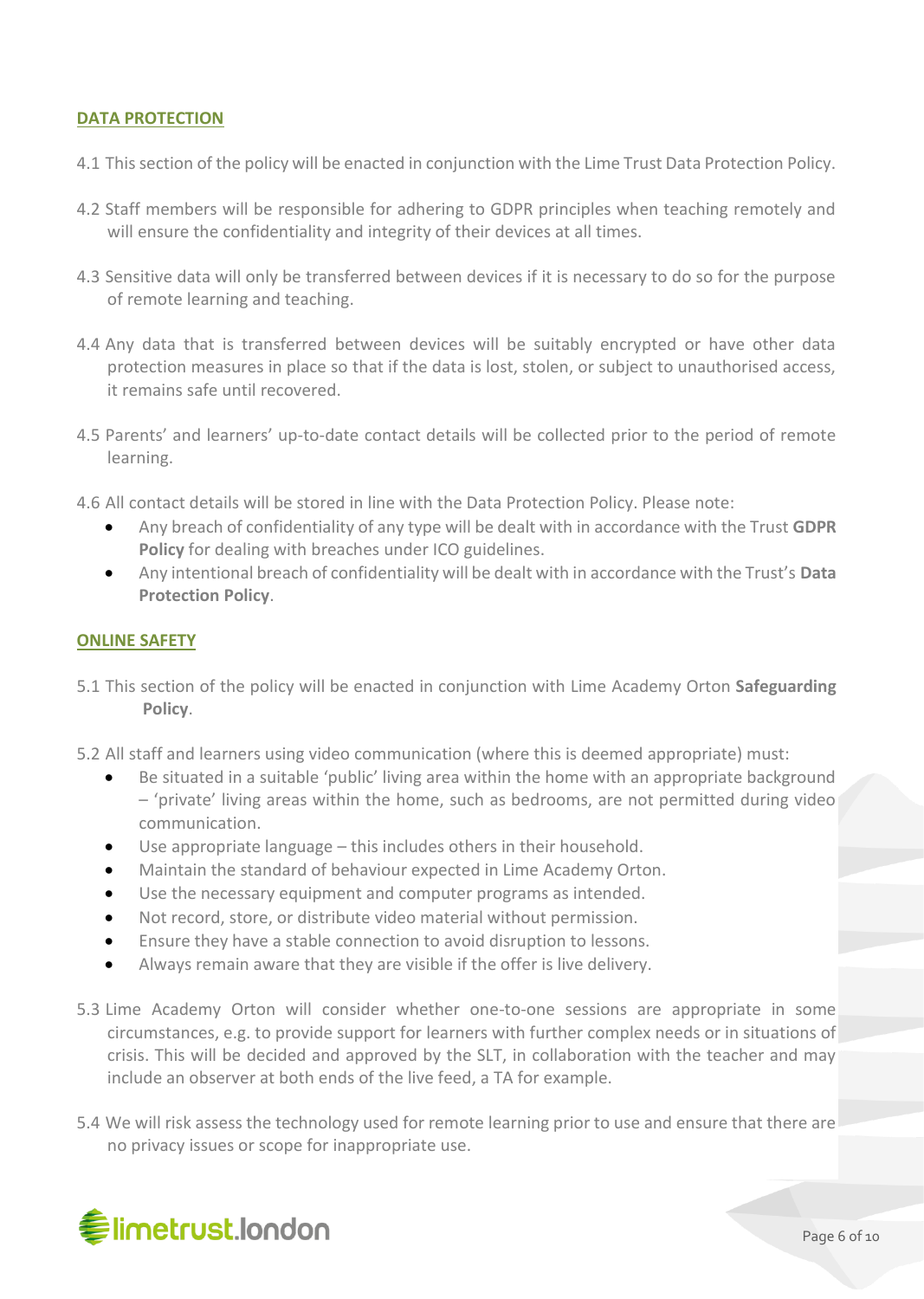- 5.5 We will consult with parents prior to the period of remote learning about what methods of delivering remote teaching are most suitable – alternate arrangements will be discussed with parents.
- 5.6 We will ensure that all owned equipment and technology used for remote learning has suitable anti-virus software installed, can establish secure connections, can recover lost work, and allows for audio and visual material to be recorded or downloaded, where required.
- 5.7 We will communicate to parents via letter, email or telephone about any precautionary measures that need to be put in place if their child is learning remotely using their own/family-owned equipment and technology, e.g. ensuring that their internet connection is secure. Our learners will need support when using technology in the home.
- 5.8 During the period of remote learning, Lime Academy Orton will maintain regular contact with parents and carers to:
	- Reinforce the importance of children staying safe online.
	- Ensure parents are aware of what their children are being asked to do, e.g. sites they have been asked to use and staff they will interact with.
	- Expect parents to regularly check controls on devices and internet filters can block malicious websites.
	- Direct parents to useful resources to help them keep their children safe online.

5.9 We will not be responsible for providing access to the internet off the premises and will not be responsible for providing online safety software, e.g. anti-virus software, on devices not owned by Lime Academy Orton or the Trust.

#### **MONITORING**

6.1 Staff will monitor the academic progress of learners with and without access to the online learning resources and discuss additional support or provision during a teaching and learning review.

#### **RESOURCES**

#### Learning materials

7.1 For the purpose of providing remote learning, we may make use of:

- Work booklets
- Online learning portals, including a shared portal hosted by the LA. For this purpose instruction will be given about the colour block area which should be accessed for learning activities. Other websites may also be used.
- Other Educational websites including EFL (or similar) where appropriate
- Practical activities which can be supported or delivered at home
- Recorded webinars or similar
- Pre-recorded video or audio lessons
- Live lessons
- Sensory resources
- Activities based upon the advice of a speech and language, OT or physiotherapist

## **《imetrust.london**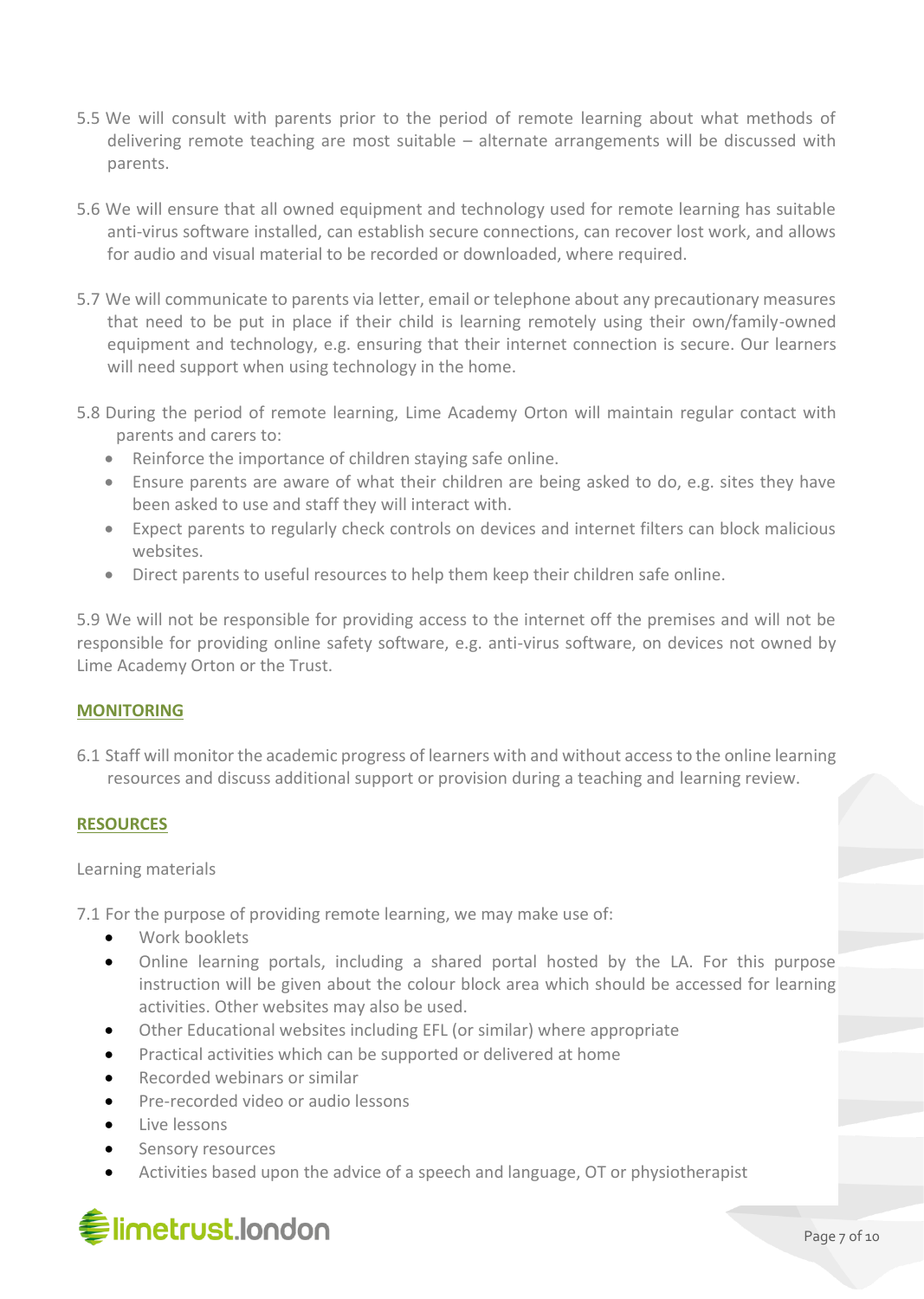- 7.2 Reasonable adjustments will be made to ensure that all learners have access to the resources needed for effective remote learning. Where further changes are made to EHCP provision this will be recorded in line with their EHCP review paperwork.
- 7.3 Lesson plans will be adapted to ensure that the curriculum remains accessible via remote learning, where practical – where this is not practical, we will ensure learners can catch up on these areas of the curriculum when they return in discussion with parents and carers.
- 7.4 Teaching staff will liaise with the SLT/Teaching, Learning Leads and other relevant members of staff to ensure all learners remain fully supported for the duration of the remote learning period.
- 7.5 Any defects or issues with remote learning resources will be reported as soon as possible to the relevant member of staff.
- 7.6 Learners will be required to use their own or family-owned equipment to access remote learning resources, unless we agree to provide or loan equipment, e.g. laptops, ipad etc when and if these are available
- 7.7 Learners and parents will be required to maintain the upkeep of any equipment they use to access remote learning resources.
- 7.8 Teaching staff will oversee progression for the duration of the remote learning period and will review and provide feedback.
- 7.9 The arrangements for any 'live' classes, e.g. webinars, will be communicated via email in advance, telephone no later than one day before the allotted time and kept to a reasonable length of no more than 30 minutes per session.
- 7.10 The ICT service staff member is not responsible for providing technical support for equipment that is not owned by Lime Academy Orton or the Lime Trust.

#### **SAFEGUARDING**

- 8.1 This section of the policy will be enacted in conjunction with our **Safeguarding Policy & Child Protection Policy**, which has been updated to include safeguarding procedures in relation to remote working.
- 8.2 The **Headteacher and DSL** will identify 'vulnerable' learners (learners who are deemed to be vulnerable or are at risk of harm) via risk assessment prior to the period of remote learning.
- 8.3 The **DSL** will arrange for regular contact to be made with vulnerable learners, prior to the period of remote learning.
- 8.4 Phone calls made to vulnerable learners will be made using Lime Academy Orton phones where possible. Where this is not possible; hide personal number (via use of 141 prefix) if working from home, for example in the case of remote working when bubble closure

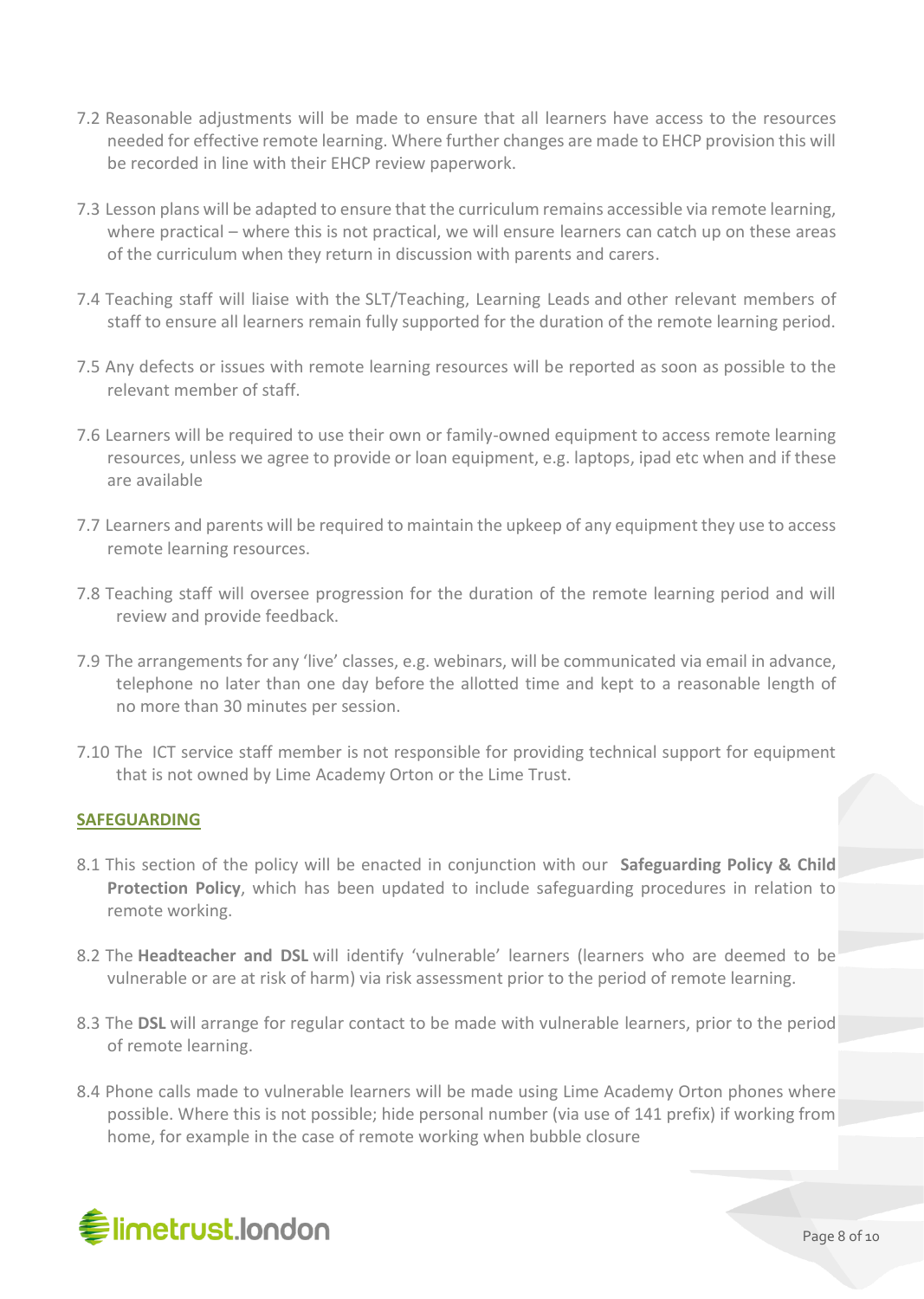- 8.5 The **DSL** will arrange for regular contact with vulnerable learners **once** per **week** at minimum, with additional contact, including home visits, arranged where required and with the agreements of parents/carers- these may include 3<sup>rd</sup> party contact e.g. Social worker or Physio etc.
- 8.6 All contact with vulnerable learners will be recorded in line with the safeguarding procedures in the setting and suitably stored on the MyConcern system in line with the data protection policy.
- 8.7 The **DSL** will keep in contact with vulnerable learners' social workers or other care professionals during the period of remote working, as required.
- 8.8 All home visits must:
	- Have at least one suitably trained individual present.
	- Be suitably recorded on MyConcern , so that the DSLs has access to them.
	- Actively involve the learner and parents/carer.
- 8.9 Vulnerable learners/families will be provided with a means of contacting the **DSL** or any other relevant member of staff – this arrangement will be set up by the **DSL** prior to the period of remote learning.
- 8.10 The **DSL** will review safeguarding cases or referrals and meet (in person or remotely) with the relevant members of staff **once** per **week** to discuss new and current safeguarding arrangements for vulnerable learners learning remotely.
- 8.11 All members of staff will report any safeguarding concerns to the **DSL** immediately.
- 8.12 Learners and their parents will be encouraged to contact the **DSL** if they wish to report safeguarding concerns, e.g. regarding harmful or upsetting content or incidents of online bullying. The Lime Academy Orton will also signpost families to the practical support that is available for reporting these concerns.

#### **MONITORING ARRANGEMENTS**

- 9.1 This policy will be reviewed on an **ad-hoc basis** by the **Headteacher**.
- 9.2 Any changes to this policy will be communicated to all members of staff and other stakeholders.

#### **FURTHER CLOSURE**

- 10.1 If further closures or measures are announced, the policy will be reviewed and changed in accordance with government guidance for educational settings.
- 10.2 All staff will be informed before any changes occur.
- 10.3 All parents and guardians will be informed before any changes occur.

#### **CONCLUSION**

By introducing Remote Learning to our Teaching and Learning practices, we aim to encourage an

## **《imetrust.london**